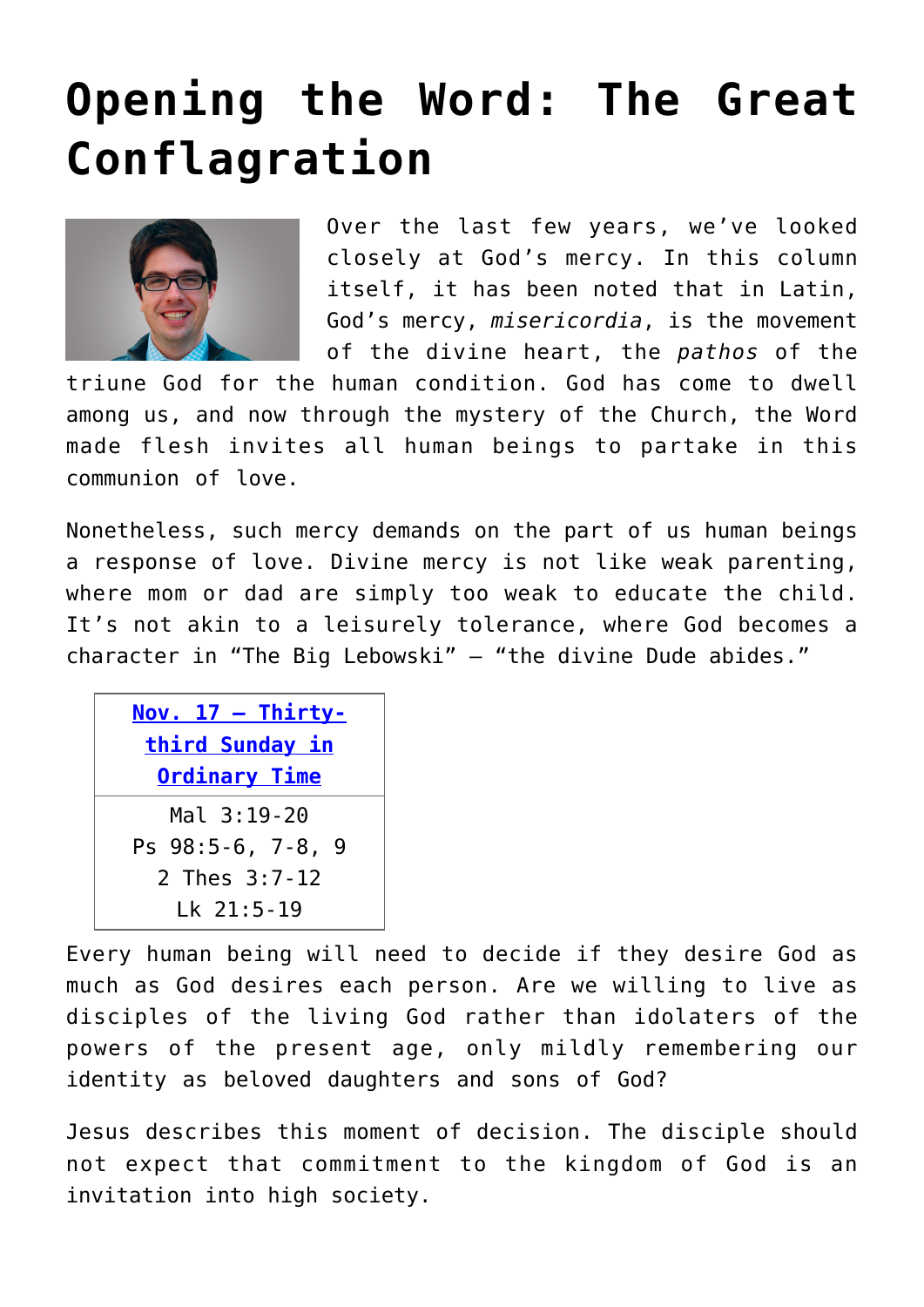At the end of time, there will be wars. There will be violence. The lust for domination that often characterizes human behavior will seem to conquer divine love.

The disciple must come face to face with this lust for domination. There's no easy way out. Love unto the end, divine charity, will be rejected by all those who operate according to this lust for domination. The disciple will experience this rejection through violence enacted against his or her being.

In a death-dealing age, this is how violence functions. The Church's teaching provides a resource not for avoiding this death-dealing age, but for facing it head-on. Love unto the end is meant to be experienced by the unborn, the migrant, the prisoner sentenced unto death. Human dignity is not a category revealed exclusively through the Scriptures but written into the very fabric of creation. We stand in solidarity with those who suffer abuses against this dignity because that's what a disciple does. And there's often a cost.

We should not be naive. This lust for domination is not found exterior to the Church. In the very hierarchy, as we've painfully learned over the last 15 years in the United States, it's often the case that bishops, priests and lay leaders were more interested in the pursuit of power than love unto the end — than protecting those who were most vulnerable.

For Jesus, the disciple who loves unto the end will experience the violence of the present age. There will be hatred. There will be a handing over of the disciple to the powers that be. But there will not be ultimate death. There will be resurrection.

It's time for all of us to decide whether we seek to be disciples of the living God. Since Our Lord rose from the dead, gave the keys of the kingdom to the apostles, it's always been the time.

But now more than ever, the time is at hand. It's time for